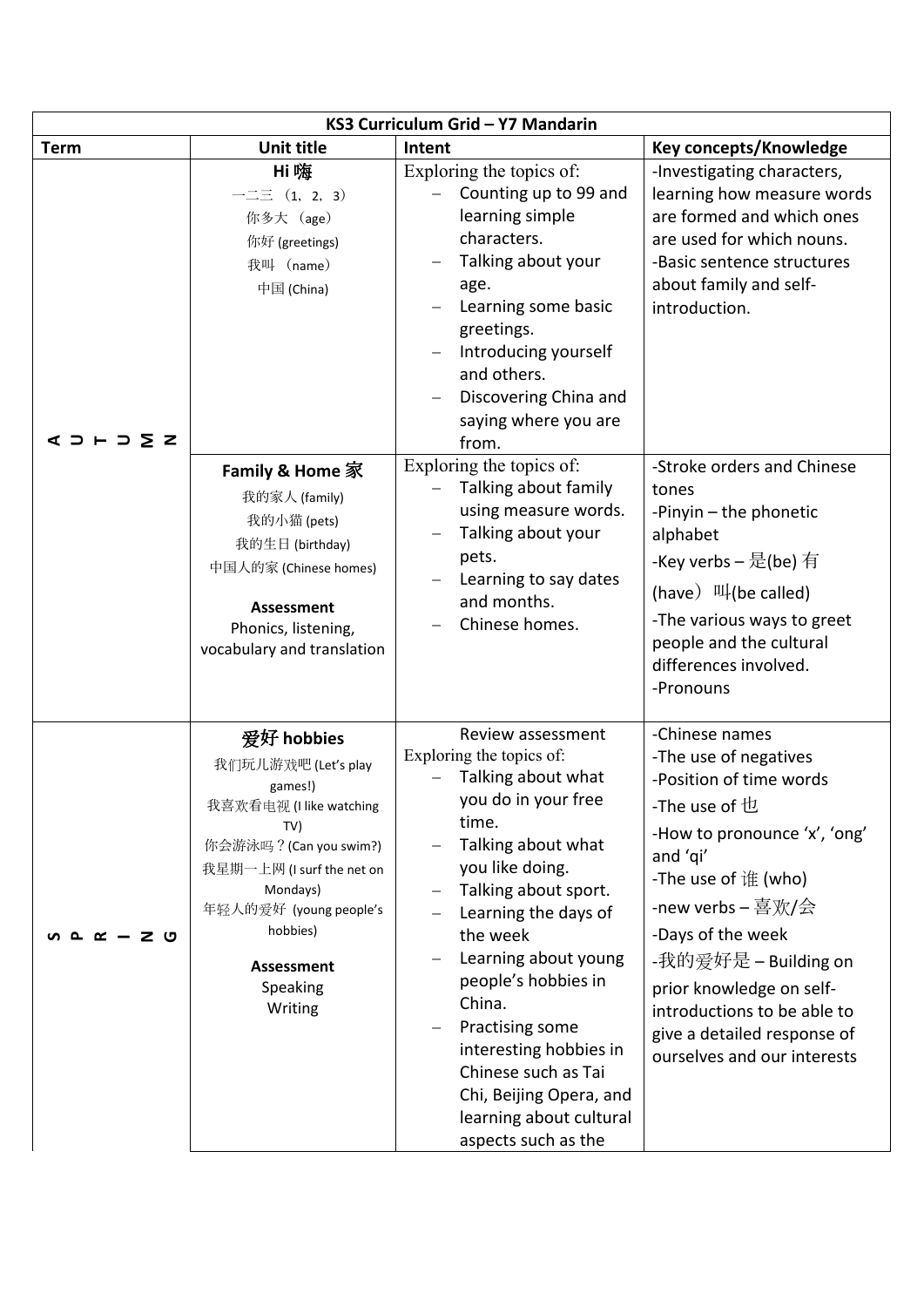|                                     |                                                                                                                                                                                                                | zodiac and certain<br>festivals.                                                                                                                                                                                                                                                                                                               |                                                                                                                                                                                                                                                                                                                                                                                                  |
|-------------------------------------|----------------------------------------------------------------------------------------------------------------------------------------------------------------------------------------------------------------|------------------------------------------------------------------------------------------------------------------------------------------------------------------------------------------------------------------------------------------------------------------------------------------------------------------------------------------------|--------------------------------------------------------------------------------------------------------------------------------------------------------------------------------------------------------------------------------------------------------------------------------------------------------------------------------------------------------------------------------------------------|
|                                     | 学校 School<br>中文很酷 (Chinese is cool!)<br>你几点上学?<br>(What time is your class?<br>我的课程表<br>(My timetable)<br>你们班大不大?<br>(Is your class big?)<br>中国的学校<br>(Schools in China)                                       | Exploring the topics of:<br>Talking about school<br>subjects<br>Telling the time<br>Talking about your<br>school timetable<br>Talking about school in<br>China<br>Discovering schools in<br>China<br>Key cultural topic<br>about 'Spring Festival',<br>possible trip to China<br>town and activities in<br>College such as<br>dumpling making. | -Key vocab related to<br>education<br>-The use of $\# \triangle$ and related<br>question words, to engage in<br>dialogue<br>$-$ 几 and its usage in<br>conversation<br>-The order of time words and<br>basic sentence structures<br>-Exploring the verb 是 in more<br>depth<br>-Making plural pronouns<br>-Pronunciation - The vowel<br>u'<br>-Nationality + $\lambda$<br>-The various uses of $E$ |
| $0 \supset \frac{1}{2}$ in $\alpha$ | 食品和饮料 Food and<br>drink<br>-我吃米饭 (I eat rice)<br>-你午饭吃什么 (What do you<br>have for lunch?)<br>- 一日三餐 (Daily meals)<br>-我想喝可乐 (I would like a<br>coke)<br>-中国菜(Chinese food)<br>Assessment<br>Reading<br>Writing | Exploring the topics of:<br>Talking about what<br>you like to eat and<br>drink.<br>Talking about different<br>kinds of food and<br>drink.<br>Talking about<br>mealtimes.<br>Ordering in a<br>restaurant.<br>Regional food.<br>Dialogues between<br>waiter and customer,                                                                        | -Like/dislike with food and<br>drink<br>-中国茶 Chinese tea<br>-Word order related to having<br>breakfast/lunch/etc.<br>-Pronouncing 'zhi' and 'zhu'<br>-The use of 想 would like to<br>-Vocabulary about foods from<br>China and UK.                                                                                                                                                                |